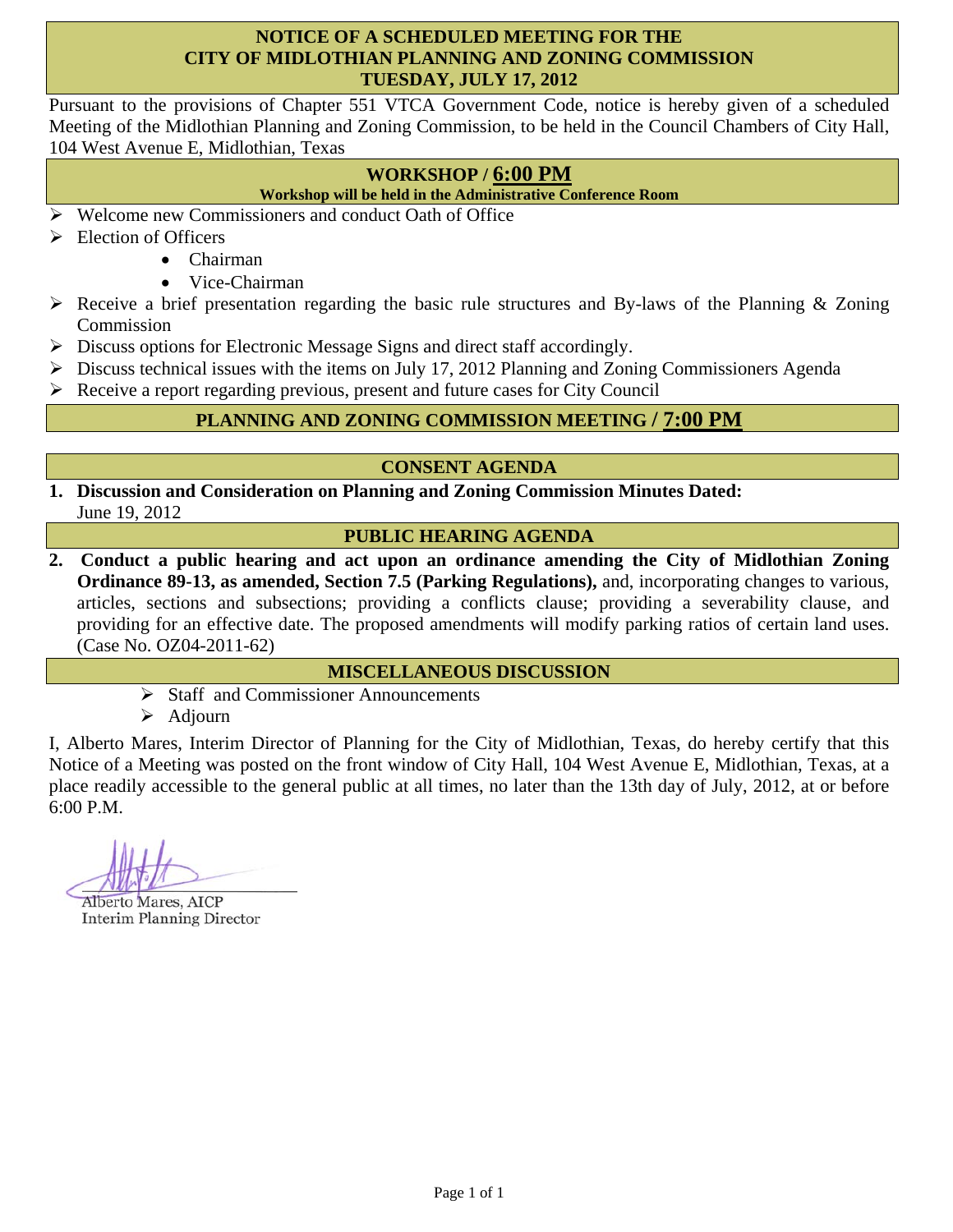#### **MINUTES PLANNING AND ZONING COMMISSION TUESDAY, JUNE 19, 2012**

The Planning and Zoning Commission for the City of Midlothian met on Tuesday evening, at City Hall located at 104 West Avenue E, Midlothian, Texas.

**The following Commissioners were present**:

| John Herrin                             |   | Vice-Chairman                                  |
|-----------------------------------------|---|------------------------------------------------|
| Jack Burleson, Sr.                      |   | Commissioner                                   |
| Vicki Collins                           |   | Commissioner - absent until presentation of #4 |
| Lynda Johnson                           |   | Commissioner                                   |
| <b>Robert Seeds</b>                     |   | Commissioner                                   |
| Ross Weaver                             |   | Commissioner                                   |
| The following Commission was absent:    |   |                                                |
| Larry Pool                              | 8 | Chairman                                       |
| The following staff member was present: |   |                                                |
| Alberto Mares, AICP                     |   | <b>Interim Planning Director</b>               |
| Jessica Kommer                          |   | Parks Clerk                                    |
| - -                                     |   |                                                |

**PLANNING AND ZONING COMMISSION MEETING** 

Due to Chairman Pool being absent, Vice-Chairman Herrin presided over the meeting.

Vice-Chairman Herrin called the Planning and Zoning Commission Meeting to order at 7:03 PM and moved the consent item to the Regular Agenda.

#### **CONSENT AGENDA**

#### **1. Discussion and Consideration on Planning and Zoning Commission Minutes Dated:**  April 17, 2012

Commissioner Weaver moved to **approve** the minutes with the following corrections:

- Agenda Item 2 strike all comments regarding dumpsters out of the text.
- Agenda Item 3 approval conditions 3 change approval condition from *"The truck tire shop shall be limited to 1,400 square feet and shall not exceed 10% of the proposed area" t*o "*The truck tire shop shall be approximately 1,400 square feet with an allowance not to exceed 10% or 1,540 square feet"*.

Motion was seconded by Commissioner Burleson.

**Action Taken: (3-0) Approved** 

Commissioner Johnson and Seeds abstained.

Vice Chairman Herrin called the next item on the agenda.

**PUBLIC HEARING AGENDA** 

**2. Continue a public hearing to consider and act upon a request to establish a Historic Preservation Overlay (H) designation for the Midlothian Cemetery,** located west of 9th Street and  $\pm$  500 feet south of Main Street. This Historical Landmark Designation is intended to protect, enhance and perpetuate historical landmarks which represents or reflect distinctive and important elements of the City. (Case No. Z02-2011-24)

Alberto Mares presented the agenda item.

Commissioner Burleson moved to **close** the public hearing.

Motion was seconded by Commissioner Seeds.

## **Action Taken: (5-0) Close Public Hearing**

Commissioner Burleson moved to recommend **approval** of this request, as presented.

Motion was seconded by Commissioner Johnson **Action Taken: (5-0) Approved**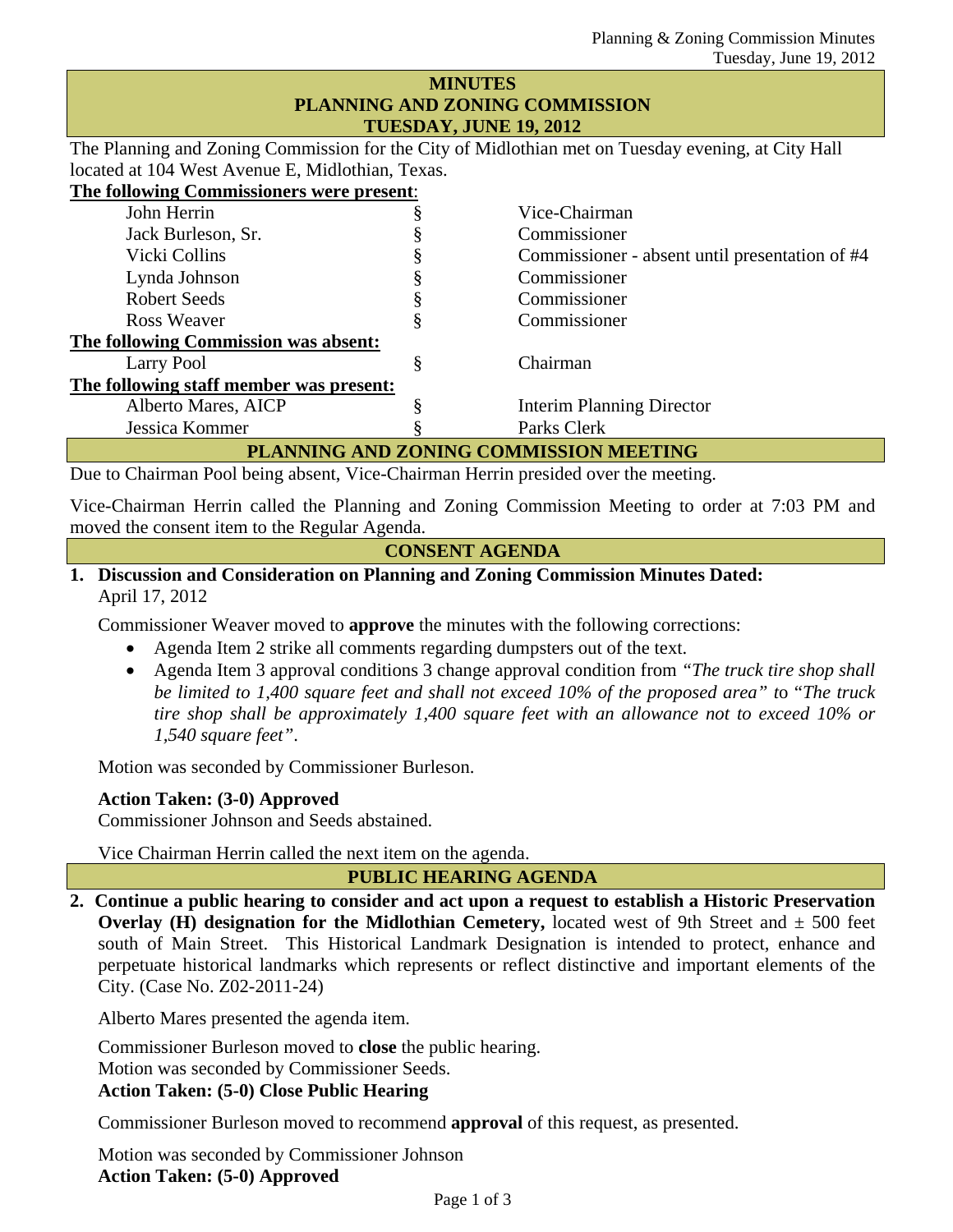#### **PUBLIC HEARING AGENDA CONTINUED**

**3. Conduct a public hearing to consider and act upon a request to establish a Historic Preservation Overlay (H) designation for the Newton Cemetery,** located at the end of Walter Stephenson Road. This Historical Landmark Designation is intended to protect, enhance and perpetuate historical landmarks which represents or reflect distinctive and important elements of the City. (Case No. Z07- 2011-56)

Commissioner Burleson moved to **close** the public hearing. Motion was seconded by Commissioner Seed.

# **Action Taken: (5-0) Close Public Hearing**

Commissioner Johnson moved to recommend **approval** of this request, as presented.

Motion was seconded by Commissioner Seeds. **Action Taken: (5-0) Approved** 

Chairman Herrin called the next item on the agenda. Commissioner Collins arrived for the meeting and took her place at the dais.

**4. Conduct a public hearing and act upon an ordinance amending Section 6.7, North 8th Street District (N8) of the City of Midlothian Zoning Ordinance 89-13, as amended**, incorporating changes to various, articles, sections and subsections; providing a conflicts clause; providing a severability clause, and providing for an effective date (Case No. OZ02-2011-57)

Alberto Mares presented the agenda item.

Commissioner Weaver moved to **close** the public hearing.

Motion was seconded by Commissioner Burleson.

# **Action Taken: (6-0) Close Public Hearing**

Commissioner Weaver moved to recommend **approval** of this request, with the following amendments:

Section 6.7-3

B. 8) Restaurants over 1,000 square feet seating area, with an approved Specific Use Permit (SUP); restaurants up to 1,000 square feet seating area are allowed by-right provided all other Zoning & Subdivision requirements are met.

# Section 6.7-4

- 4) Signage shall be consistent with the following requirements:
	- b) Wall signage shall be integrated into the building and be of a style that complements the architecture of the structure. *(See section 7.4-8.3*)
		- 1) Wall signage may be externally lit only.
		- 4) No electronic message signs shall be allowed.

Motion was seconded by Commissioner Seeds.

# **Action Taken: (6-0) Approved**

Chairman Herrin called the next item on the agenda.

**5. Conduct a public hearing to consider and act upon a request for a Specific Use Permit (SUP), to allow a restaurant on property currently zoned North 8th Street (N8) District.** Property address is 303 North 8th Street, and is located northeast of the intersection of West Avenue E and North 8th Street in the City of Midlothian, Texas (Case No .SUP05-2011-31)

Alberto Mares presented the agenda item.

Commissioner Burleson moved to **close** the public hearing.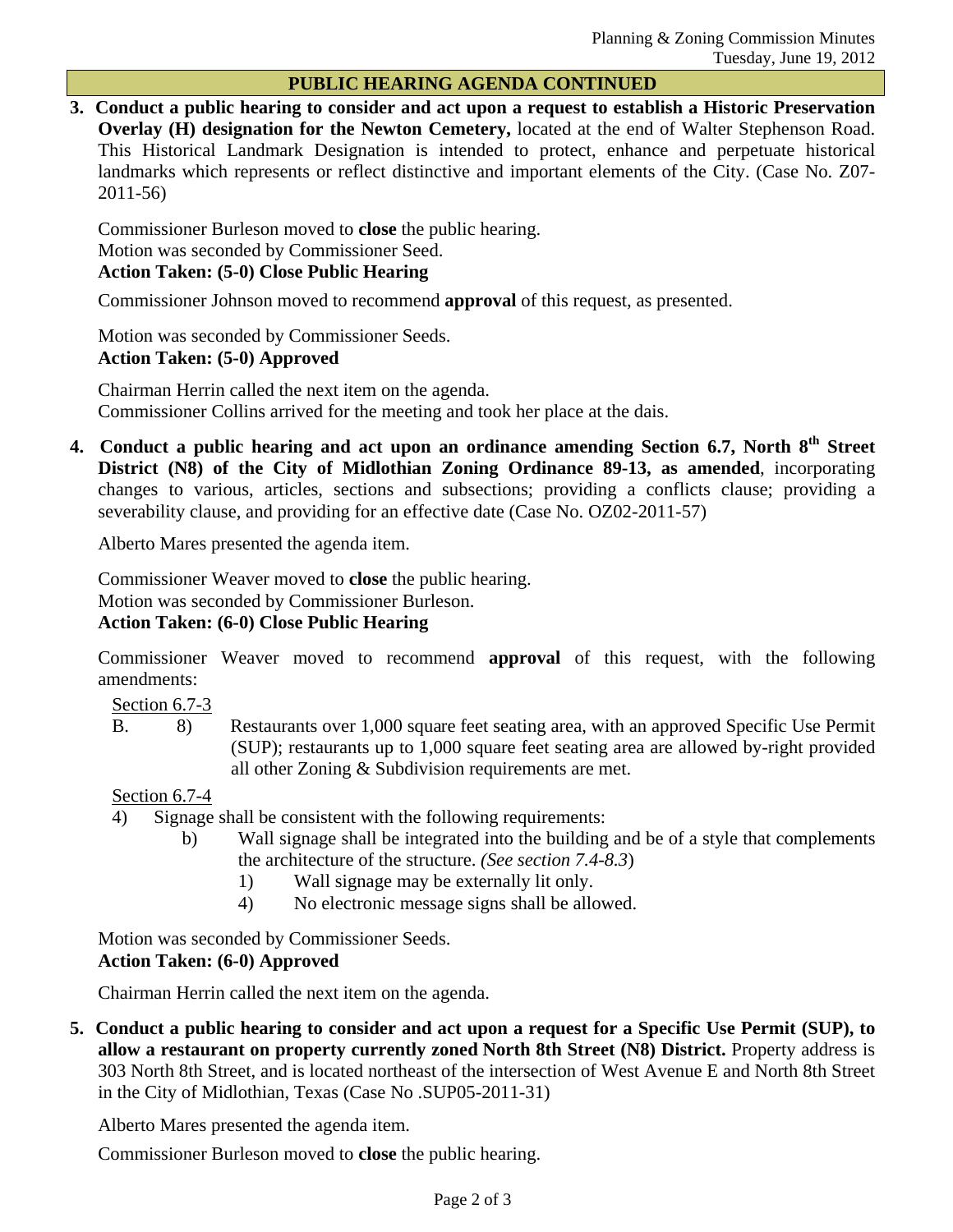#### **PUBLIC HEARING AGENDA CONTINUED**

Motion was seconded by Commissioner Weaver. **Action Taken: (6-0) Close Public Hearing** 

Commissioner Burleson moved to recommend **approval** of this request, as presented.

Motion was seconded by Commissioner Seed **Action Taken: (6-0) Approved** 

Chairman Herrin called the next item on the agenda.

**6. Conduct a public hearing and act upon an ordinance amending Section 7.4-8.3 (Signs Located in the General Professional (GP), Community Retail (CR) or Commercial (C) District)**, specifically amending electronic sign messages, incorporating changes to various, articles, sections and subsections; providing a conflicts clause; providing a severability clause, and providing for an effective date (Case No. OZ03-2011-60)

Alberto Mares presented the agenda item.

Commissioner Burleson moved to **close** the public hearing. Motion was seconded by Commissioner Weaver. **Action Taken: (6-0) Close Public Hearing** 

Commissioner Weaver moved to recommend **approval** of this request, with the following amendments:

- Increase the maximum sign area for electronic message signs from 25% to 55%
- Eliminate the 500-foot perimeter requirement of placement from an existing sign
- Kept the SUP procedure in place and review each on a case-by-case basis.
- Eliminate the neon signage requirement
- Eliminate the sign border requirement

Motion was seconded by Commissioner Burleson. **Action Taken: (6-0) Approved** 

Chairman Herrin called the next item on the agenda.

**MISCELLANEOUS ITEMS** 

- Staff Announcements Chairman Pool and Commissioner Burleson last meeting.
- $\triangleright$  Adjourn Vice Chairman Herrin adjourned the meeting. **Meeting Adjourned at 8:45 pm**

**Alberto Mares, AICP, Interim Planning Director Date Approved** 

 **07-17-2012**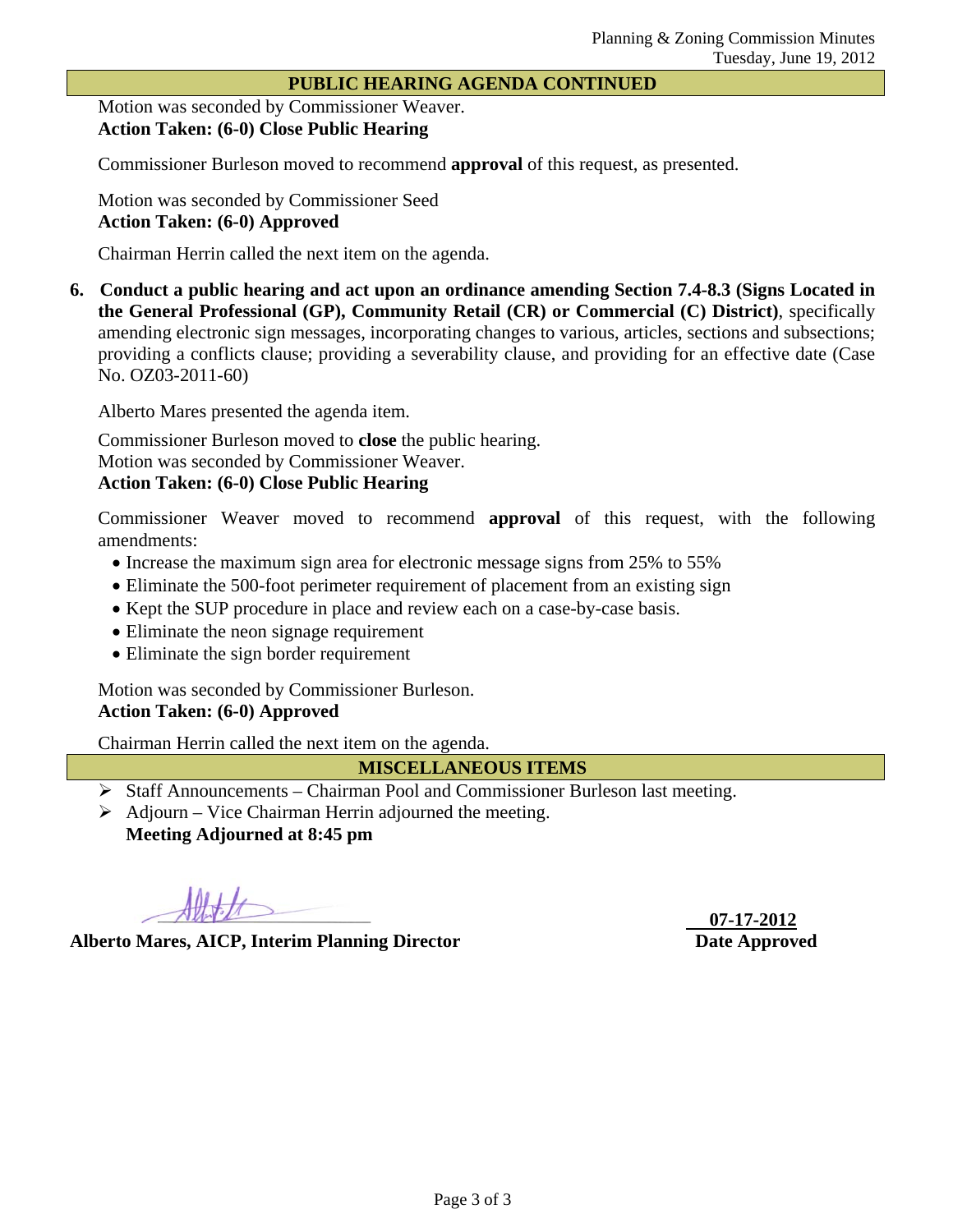## **EXECUTIVE SUMMARY AGENDA ITEM NO. 2 ZONING ORDINANCE 89-13 AMENDMENT CASE NO. OZ04-2011-62**

# **Project Highlights:**

- Researched the parking ratios of the top uses the City currently regulates or will regulate in anticipation of those uses (the categories highlighted in the staff report represent the uses researched)
- Establishes a maximum number of parking spaces based on 25% above the parking minimum
- Parking feasibility study to determine additional parking request beyond the maximum

**Staff Recommendation:**  Staff recommends **approval**, as presented.

**For additional details on this case, please see the attached staff report.**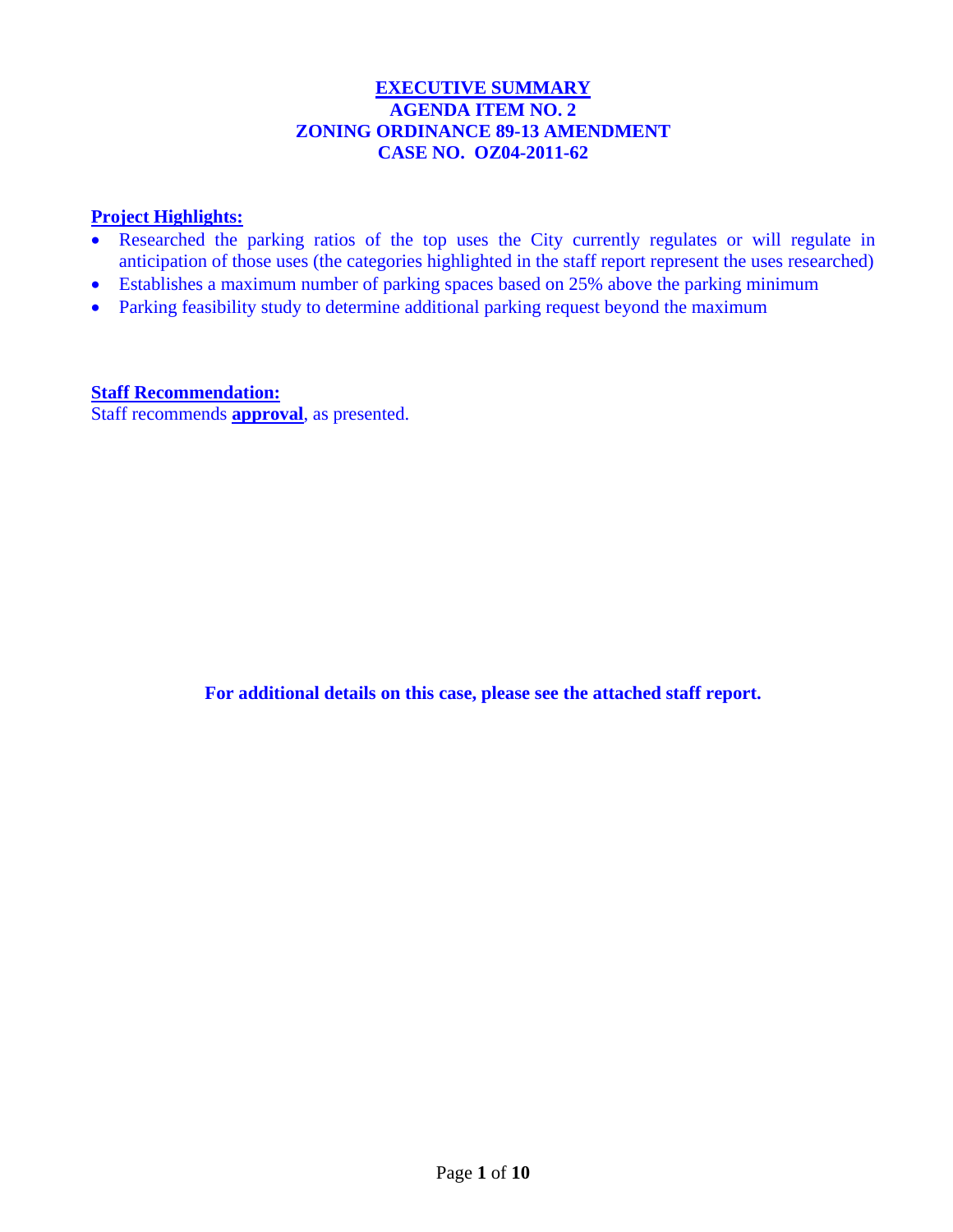

# **AGENDA ITEM NO. 2**

## **AGENDA CAPTION:**

**Conduct a public hearing and act upon an ordinance amending the City of Midlothian Zoning Ordinance 89-13, as amended, Section 7.5 (Parking Regulations),** and, incorporating changes to various, articles, sections and subsections; providing a conflicts clause; providing a severability clause, and providing for an effective date. The proposed amendments will modify parking ratios of certain land uses. (Case No. OZ04-2011-62)

## **BACKGROUND**

## **Reason for Request:**

At its June  $19^{th}$  meeting, the Planning & Zoning Commission directed staff to prepare amendments to the Parking Regulations, especially looking at the parking ratios provided to ensure the City is consistent with national & local standards. Staff has provided these amendments for the review of the Commission.

#### **History:**

The last major revision of the Parking Regulations occurred in January 2007, under Ordinance 2007-02. The Comprehensive Plan states under Objective 5C "*Develop parking guidelines for retail/commercial corridors and retail villages outside of downtown that maintain a small town image*."

#### **Analysis:**

The proposed amendments to the Parking Regulations are mostly consistent with other local municipal standards and national averages. Staff researched the uses that are currently the most active in the City along with expected uses coming down the development pipeline. A comparison chart has been provided in Attachment #2 on selected uses. In addition to the parking ratio research, staff has provided a maximum parking standard designed to reduce impervious coverage with a provision to provide a parking feasibility study should any development wish to exceed that maximum.

# **ATTACHMENTS**

1. Red-line strike-through of proposed amendments 2. Comparison chart

# **ALTERNATIVES**

- 1. Recommend approval of this request with/without changes.
- 2. Recommend denial of this request.
- 3. Continue public hearing to a specific date.
- 4. Close public hearing and table this request to a specific date.

# **RECOMMENDATIONS**

Staff recommends **approval** of the proposed amendments to the City of Midlothian Zoning Ordinance 89-13, as amended, Section 7.5, as presented.

#### **SUBMITTED AND PRESENTED BY:**

Alberto Mares, AICP, Interim Planning Director Tuesday, July 17, 2012, Planning & Zoning Commission

Alberto Mares, AICP

**Interim Planning Director**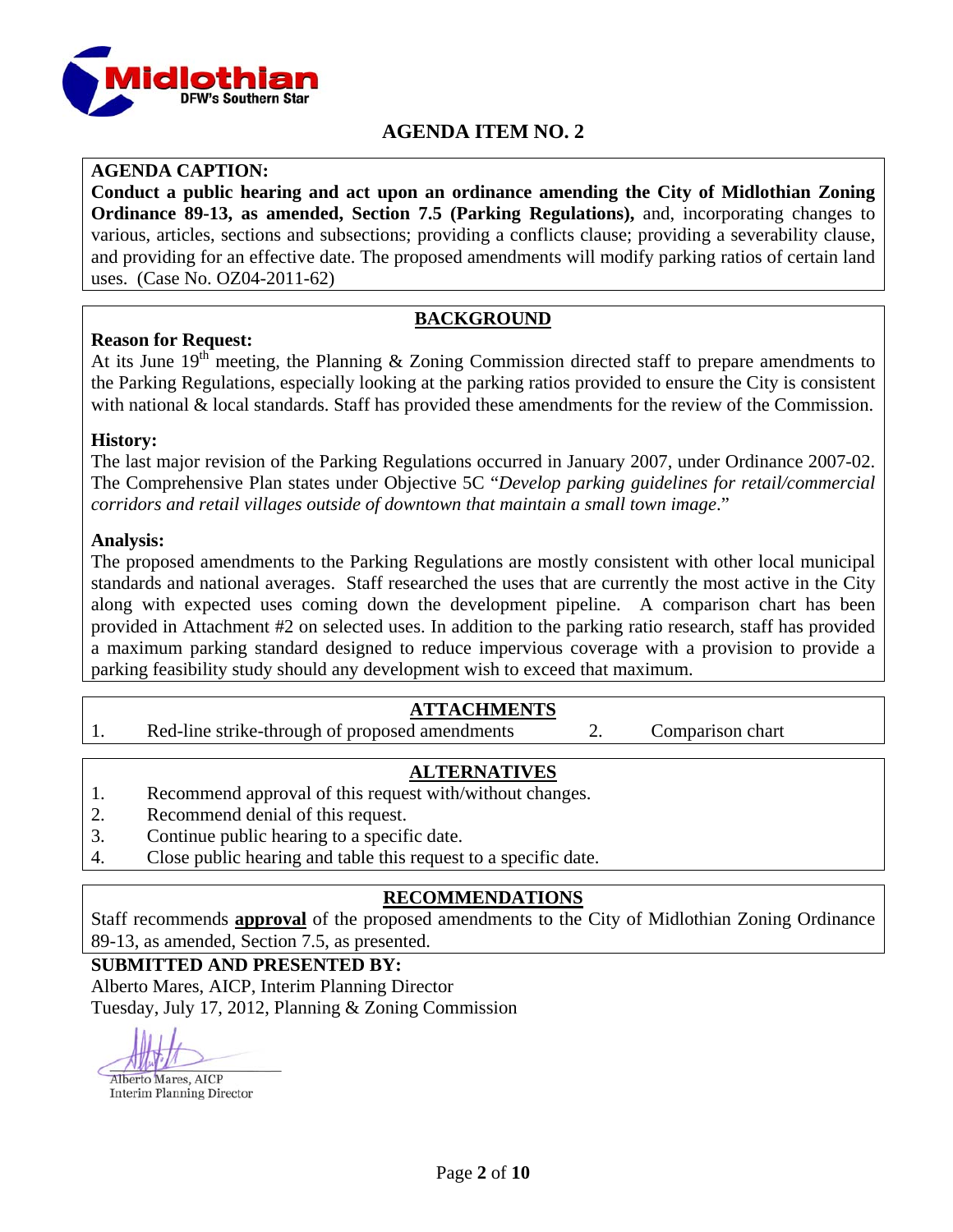# **SECTION 7.5 OFF-STREET PARKING AND LOADING:**

In all zoning districts there shall be provided in connection with appropriate allowable uses, off-street parking spaces in accordance with the requirements as provided in this section.

## **Section 7.5-1 Off-Street Parking Requirements:**

The minimum number of off-street parking spaces required shall be computed in accordance with the following specifications:

- a. The number of spaces required shall serve residents, customers, patrons, visitors, and employees.
- b. Each parking space shall have adequate drives and room for ingress and egress to each parking space.
- **c. The maximum number of spaces provided shall be 25% above the required minimum based on the ratios below. Any additional parking requested above the maximum shall require a parking feasibility study to be submitted to determine its viability. The Planning Director or their designated representative may approve such request. Any denial may be appealed to the P&Z Commission at their next available meeting.**

#### **Section 7.5-2 Unclassified Uses:**

Where the proposed land use cannot be classified within the uses herein specified, the Planning Director, or designated representative shall determine the specified use most clearly related to the proposed use and the minimum requirements for the specified use so determined shall apply to the proposed use.

#### **Section 7.5-3 Determining Quantity of Parking Spaces:**

The minimum number of parking spaces required for uses within any district shall be determined as follows:

| <b>DWELLING USES</b><br>a)                     |                        |                                                                                                                                                                                                  |
|------------------------------------------------|------------------------|--------------------------------------------------------------------------------------------------------------------------------------------------------------------------------------------------|
| <b>Use</b>                                     | <b>Spaces Required</b> | For Each                                                                                                                                                                                         |
| <b>Single Family</b>                           | 2                      | dwelling unit (side by side, not tandem)                                                                                                                                                         |
| Two Family (duplex)                            | $\overline{2}$         | dwelling unit (side by side, not tandem)                                                                                                                                                         |
| Triplex/Fourplex                               | $1\frac{1}{2}$         | 2 dwelling units (side by side & not tandem)                                                                                                                                                     |
| Townhouse                                      | $\overline{2}$         | dwelling unit                                                                                                                                                                                    |
| Garage Apartment                               |                        | dwelling unit                                                                                                                                                                                    |
| Apartment/Multifamily<br>Dwelling              | $\overline{2}$         | dwelling units of the $1st 50$ units + 1.75 per unit<br>thereafter; (75% of units shall have at least 1<br>garage or carport)                                                                    |
| Manufactured, Mobile or<br><b>Modular Home</b> | $\overline{2}$         | lot, plot, tract or stand                                                                                                                                                                        |
| <b>Hotel/Motel</b>                             | $\frac{20.8}{1}$       | for the 1 <sup>st</sup> 50 guest rooms or residential unit<br>+ 1 per each room thereafter.<br><del>100 square feet of banquet, assembly, meeting</del><br><del>or restaurant seating area</del> |
|                                                | 7                      | <del>I space per room</del><br><del>250 square feet of common facilitie.</del>                                                                                                                   |
| Group Home                                     |                        | 4 residences<br>Employee                                                                                                                                                                         |
| <b>INSTITUTIONAL</b><br>$\mathbf{b}$           |                        |                                                                                                                                                                                                  |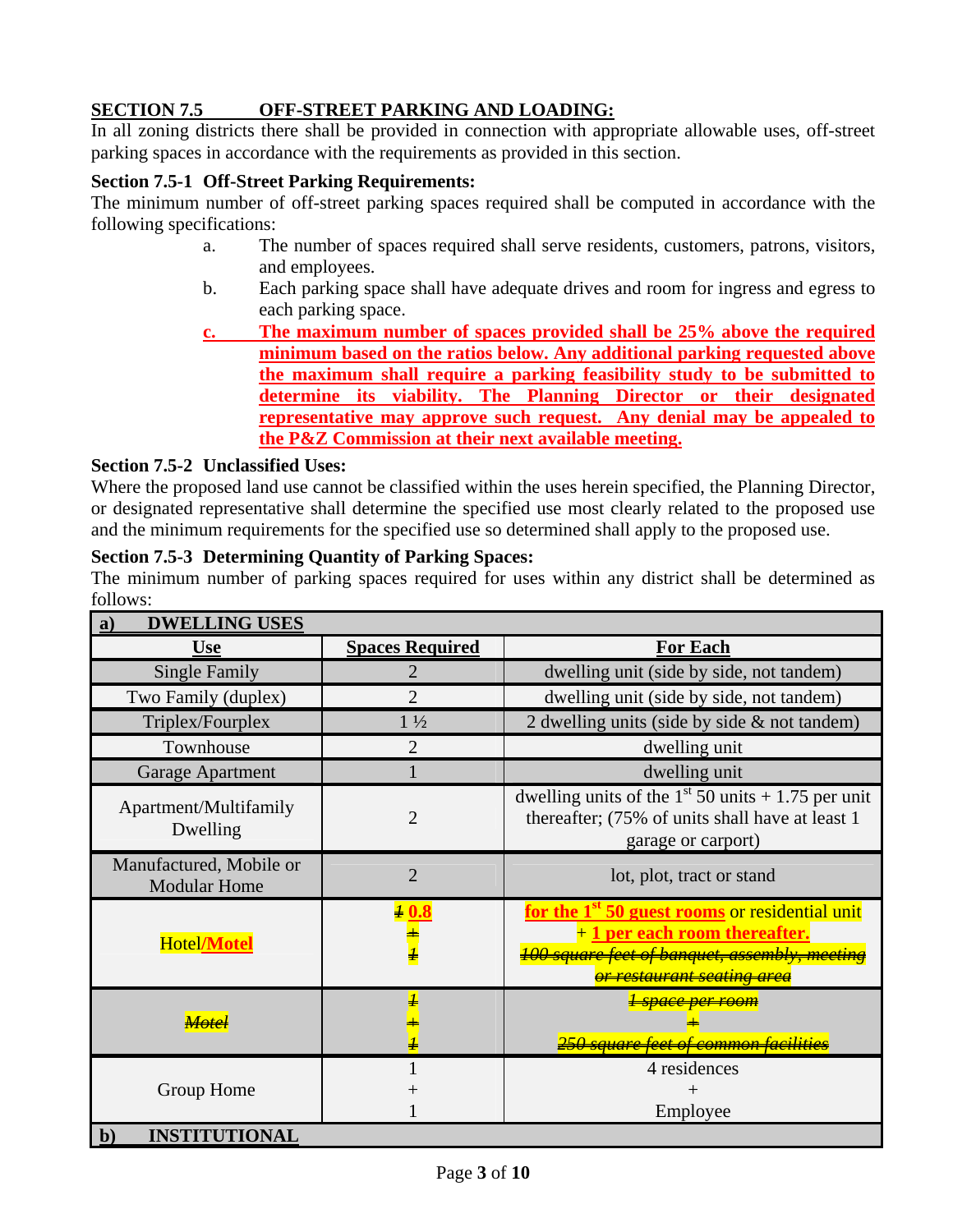| <b>Use</b>                                                                     | <b>Spaces Required</b> | <b>For Each</b>                                                    |  |
|--------------------------------------------------------------------------------|------------------------|--------------------------------------------------------------------|--|
| Community/ <del>Welfare</del><br><b>Conference Center</b>                      | $\overline{1}$         | 250 square feet of floor area                                      |  |
| <b>Elementary School</b>                                                       | $\overline{1}$         | 20 students                                                        |  |
| <b>Middle School</b>                                                           | $\overline{1}$         | <b><sup>18</sup> 15</b> students                                   |  |
| <b>High School</b>                                                             | $\overline{1}$         | 1.75 students                                                      |  |
|                                                                                |                        | classroom + 1 space for each 4 students                            |  |
| <b>Trade/Vocational School</b>                                                 |                        | 3 students                                                         |  |
|                                                                                |                        | $+$<br><b>Staff member</b>                                         |  |
| <b>College/University</b>                                                      | $\overline{1}$         | 400 square feet of floor area 3.5 full-time<br>equivalent students |  |
| <b>Public Assembly Hall</b><br>(with fixed seating)<br>(without fixed seating) |                        | 4 seats<br>100 square feet of floor area                           |  |
| <b>Church Place of worship or</b><br>other associated ancillary<br>uses        | $\overline{1}$         | 4 seats in sanctuary or auditorium                                 |  |
| <b>Kindergarten, Day Nursery</b><br>or Day Care                                | $\overline{1}$         | $\frac{8}{9}$ students                                             |  |
| Hospital                                                                       | $\mathbf{1}$           | $1\frac{1}{2}$ Beds                                                |  |
| <b>Acute or Chronic Care</b>                                                   | 1                      | 2 Employees or Attendant                                           |  |
| Alcoholic, Narcotic or<br><b>Psychiatric Patients</b>                          | $\overline{+}$<br>1    | $^{+}$<br>10 Residences                                            |  |
| <b>Nursing Home and Personal</b><br>Care for the Elderly or<br>Handicapped     | $\overline{1}$         | 64 beds at design capacity                                         |  |
| Mortuary or Funeral Chapel                                                     |                        | 150 square feet of floor area in parlors or<br>assembly area       |  |
| Labor Union/Day Labor<br>Center                                                | $\mathbf{1}$           | 300 square feet of floor area                                      |  |
| Museum                                                                         | 1                      | 450 square feet of public area                                     |  |
| Library                                                                        | 1                      | 400 square feet of public area                                     |  |
| <b>Police Station</b>                                                          | 1                      | 1,000 square feet of floor area designated as<br>police space      |  |
| <b>Fire Station</b>                                                            | 1                      | 450 square feet of floor area                                      |  |
| Court                                                                          | $\mathbf{1}$           | 400 square feet of floor area designated as court<br>space         |  |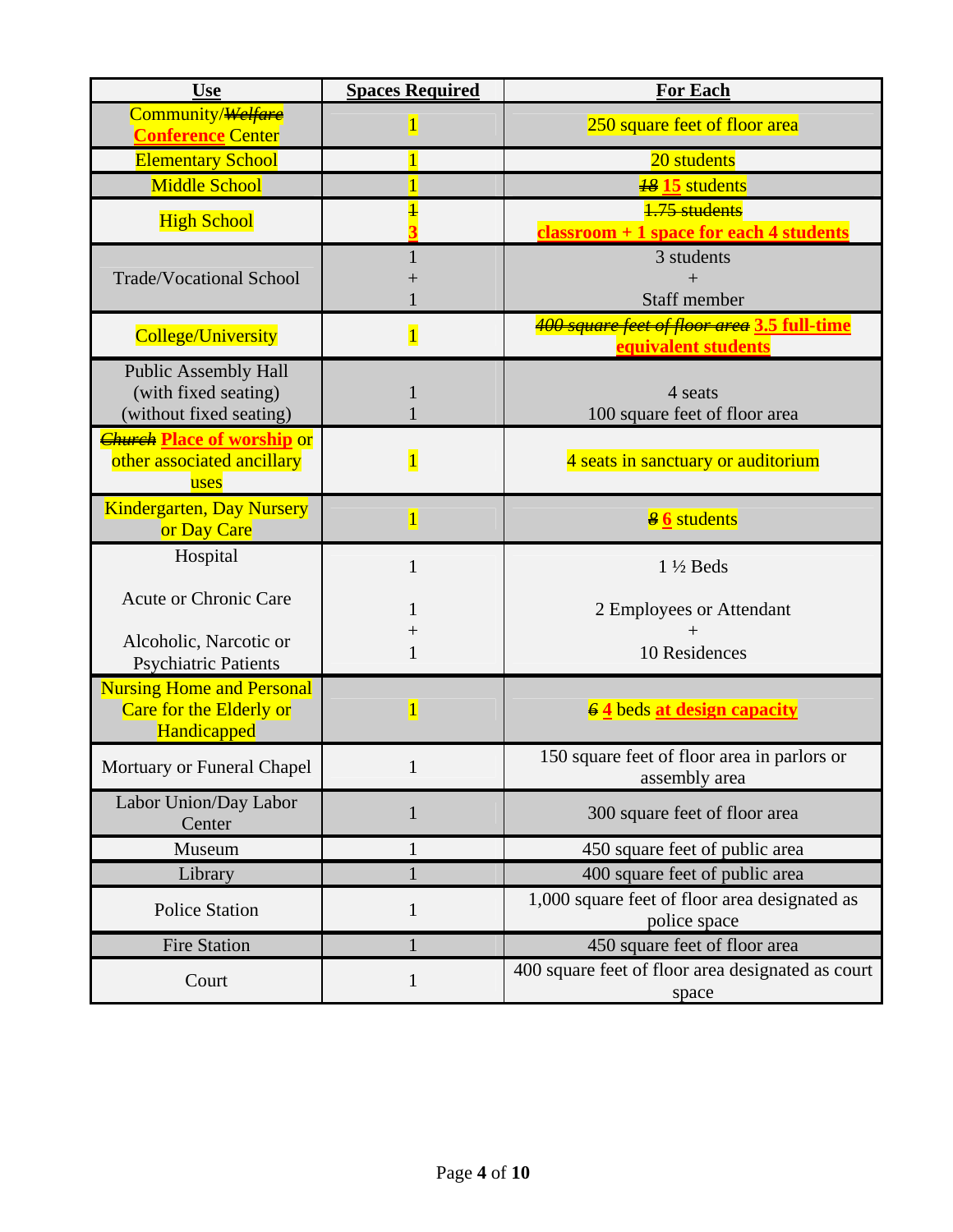| RECREATIONAL, SPECIAL ENTERTAINMENT<br>$\mathbf{c})$                        |                        |                                                   |  |
|-----------------------------------------------------------------------------|------------------------|---------------------------------------------------|--|
| <b>Uses</b>                                                                 | <b>Spaces Required</b> | <b>For Each</b>                                   |  |
| Theater                                                                     |                        | 150 square feet                                   |  |
| <b>Bowling Alley</b>                                                        | $\overline{4}$         | Lane                                              |  |
|                                                                             | 1                      | 3 persons based on maximum occupancy<br><b>or</b> |  |
| Pool Halls                                                                  | <b>or</b>              |                                                   |  |
|                                                                             | $\overline{4}$         | Table                                             |  |
| <b>Health Club or</b><br><b>Gym/Recreation Center or</b><br>associated uses |                        | 300 square feet of gross floor area               |  |
| Coin Machine Arcades                                                        | $\boldsymbol{I}$       | <del>350 square feet of gross floor area</del>    |  |
| <b>Commercial Amusements</b><br>(Indoor)                                    |                        | 3 persons based on maximum occupancy              |  |
| <b>Commercial Amusements</b><br>(outdoor)                                   |                        | 400 square feet of lot area                       |  |
| Ballpark/Stadium                                                            | 1                      | 8 seats                                           |  |
| Lodge/Fraternal<br>Organization                                             | 1                      | 400 square feet of floor area                     |  |
| <b>Golf Course</b>                                                          | 3                      | hole                                              |  |
| Driving Range/Miniature<br><b>Golf Course</b>                               | $\overline{2}$         | putting tee or driving range                      |  |
|                                                                             | 1                      | employee                                          |  |
| <b>Country Club</b>                                                         |                        |                                                   |  |
|                                                                             | 3                      | golf green                                        |  |

| PERSONAL SERVICES AND RETAIL<br>d)                |                        |                                                                               |  |
|---------------------------------------------------|------------------------|-------------------------------------------------------------------------------|--|
| <b>Uses</b>                                       | <b>Spaces Required</b> | <b>For Each</b>                                                               |  |
| <b>Personal Services</b><br><b>Establishment</b>  | AР                     | 200 square feet of floor area<br>Α¥<br><del>Chair, whichever is greater</del> |  |
| <b>Retail Stores or Shops</b><br>(Inside)         |                        | 250 square feet of floor area                                                 |  |
| <b>Furniture or Appliance</b><br>Sales and Repair |                        | 600 square feet of floor area                                                 |  |
| <b>Open Retail Sales</b>                          |                        | 600 square feet of site area (exclusive of<br>buildings)                      |  |
| Self-Service Laundry or<br>Dry-Cleaning           |                        | 300 square feet of floor area                                                 |  |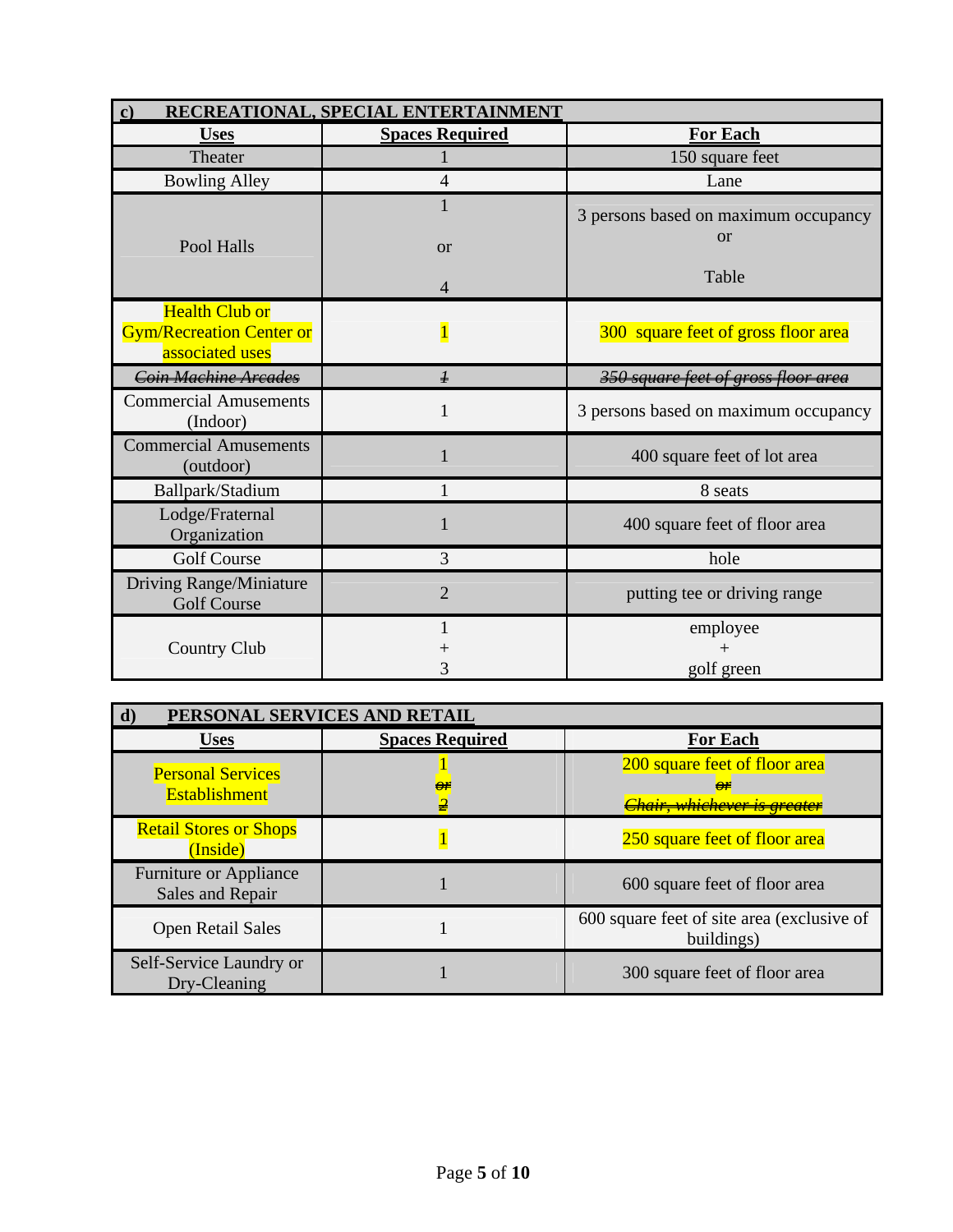| <b>FOOD AND BEVERAGE SERVICES</b>                            |                        |                                                                                                                                       |  |
|--------------------------------------------------------------|------------------------|---------------------------------------------------------------------------------------------------------------------------------------|--|
| Use                                                          | <b>Spaces Required</b> | <b>For Each</b>                                                                                                                       |  |
| <b>Restaurant, Bar, Night</b><br><b>Club or Private Club</b> |                        | 100 square feet of floor area <del>(<i>minimum</i>)</del><br><del>15 parking spaces)</del>                                            |  |
| <b>Restaurant with Drive-</b><br><b>Thru Window</b>          |                        | $\frac{25}{2}$ 100 square feet of floor area<br><del>(minimum 6 spaces)</del><br>5 additional tandem spaces for drive<br>thru windows |  |

| <b>BUSINESS SERVICES</b>                                                       |                        |                                                                              |  |
|--------------------------------------------------------------------------------|------------------------|------------------------------------------------------------------------------|--|
| <b>Use</b>                                                                     | <b>Spaces Required</b> | <b>For Each</b>                                                              |  |
| <b>Bank or Similar Financial</b><br><b>Institution</b>                         |                        | $\frac{350}{100}$ square feet of floor area                                  |  |
| <b>Medical, Dental or</b><br><b>Animal Clinic or Office</b>                    |                        | <b>225 250</b> square feet of floor area<br><del>(minimum of 5 spaces)</del> |  |
| Other Office, Business,<br><b>Professional or</b><br><b>Administrative Use</b> |                        | <b>275 250</b> square feet of floor area<br><del>(minimum of 5 spaces)</del> |  |

| <b>AUTOMOTIVE AND EQUIPMENT</b>                                                                |                        |                                                                                                                                                                                                                                                                                                  |  |  |
|------------------------------------------------------------------------------------------------|------------------------|--------------------------------------------------------------------------------------------------------------------------------------------------------------------------------------------------------------------------------------------------------------------------------------------------|--|--|
| <b>Use</b>                                                                                     | <b>Spaces Required</b> | <b>For Each</b>                                                                                                                                                                                                                                                                                  |  |  |
| <b>Service Station (gas</b><br>station/convenience<br><u>ore) <del>including car was</del></u> |                        | 4,000 200 square feet of land floor area<br>pump locations are not to be included<br>as a parking space)                                                                                                                                                                                         |  |  |
| <b>Motor Vehicle Repair,</b><br><b>Garage or Shop</b>                                          | $\overline{\bf{1}}2$   | service bay $+1$ for each 350 square feet<br>of floor area (minimum 10 spaces)                                                                                                                                                                                                                   |  |  |
| <b>Motor Vehicle Sales</b><br>establishment                                                    |                        | $300$ square feet of floor area $+1$ space<br>per 4,500 square feet of outdoor<br>display area<br><del>3,000 square feet of site area (minimum</del><br><del>500 square feet of interior lot display</del><br><del>meeting the vehicle parts and repair</del><br><del>parking requirements</del> |  |  |
| Self-Service Car Wash                                                                          | 2                      | wash bay of which $\frac{1}{2}$ of the required spaces<br>shall be tandem spaces awaiting wash bay                                                                                                                                                                                               |  |  |
| <b>Machine Car Wash</b><br>(automated and/or full-<br>service)                                 |                        | 125 square feet of floor area (under main<br>roof, including wash and detail areas) of<br>which 2/3 of the required spaces shall be<br>tandem spaces for cars awaiting wash or<br>vacuum                                                                                                         |  |  |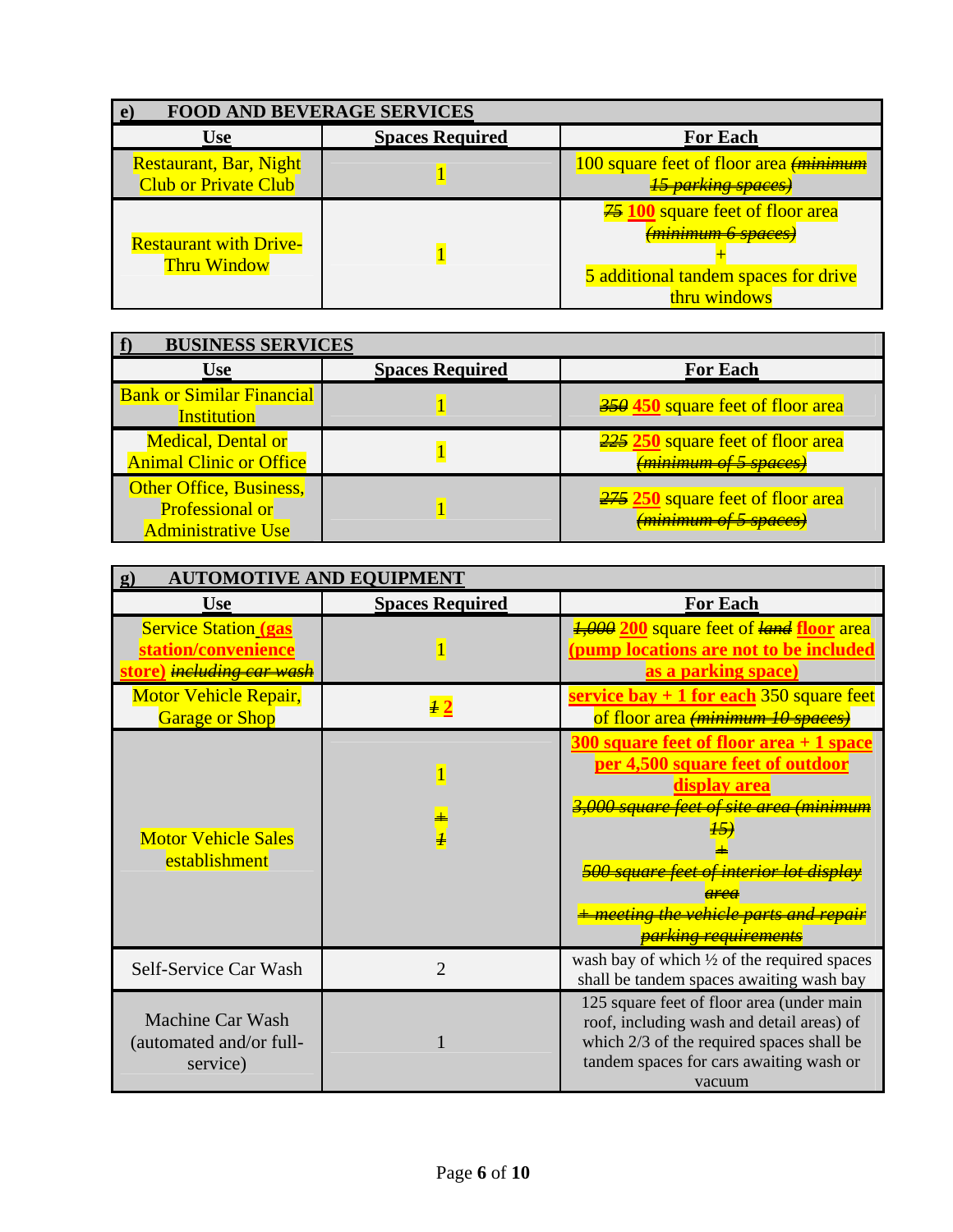| STORAGE, WHOLESALE & MANUFACTURING<br>h)      |                                           |                                                                                                     |  |
|-----------------------------------------------|-------------------------------------------|-----------------------------------------------------------------------------------------------------|--|
| <b>Use</b>                                    | <b>For Each</b><br><b>Spaces Required</b> |                                                                                                     |  |
|                                               |                                           | 3,000 square feet of                                                                                |  |
| Brick or Lumber Yard or<br>Similar Area       | <b>or</b>                                 | site area<br>or                                                                                     |  |
|                                               | 0.6                                       | Employee, whichever is greater                                                                      |  |
| Open Storage of sand,<br>gravel, or petroleum |                                           | 2,000 square feet of<br>site area                                                                   |  |
| Warehouse and Enclosed<br>Storage             | $\mathrm{+}$                              | 3,000 square feet of floor area<br>Must meet the requirements of the office<br>parking requirements |  |
| Commercial or                                 | 1                                         | 1,000 square feet of floor area                                                                     |  |
| Wholesale                                     | <b>or</b>                                 | $\alpha$                                                                                            |  |
| Manufacturing<br>Operations                   | 4                                         | 5 employees on the largest shift,<br>whichever is greater                                           |  |
| Mini-warehouses                               |                                           | 15 storage units<br>Must meet the requirements of the office<br>parking requirements                |  |

# **Section 7.5-3 Parking Space Dimensions:**

The design and dimensions of off-street parking areas shall be in accordance with the following table of minimum dimensions. Minimum stall widths shall be ten (10) feet. In addition, the dimensions of up to thirty (30) percent of the total number of off-street parking spaces may be reduced to nine (9) feet in width and eighteen (18) feet in depth to accommodate compact automobiles. In all cases, parking shall be located immediately adjacent to landscaped buffer islands/areas shall include a minimum eighteen inch (18") pedestrian stripped area. All dimensions below are in feet.

| <b>Angles (Degrees)</b>         | $0^{\circ}$ | $30^\circ$ | $45^{\circ}$ | $60^\circ$ | $90^\circ$ |
|---------------------------------|-------------|------------|--------------|------------|------------|
| Stall Width (Parallel to Aisle) | 23.0        | 18.0       | 12.7         | 11.0       | 10.0       |
| Stall (Perpendicular to Aisle)  | 9.0         | 16.5       | 18.5         | 19.0       | 20.0       |
| Aisle Width (one-way)           | 12.0        | 12.0       | 12.0         | 16.0       | 24.0       |
| Aisle Width (two-way)           | 22.0        | 22.0       | 22.0         | 24.0       | 24.0       |
| Cross Aisle (one-way)           | 11.0        | 11.0       | 11.0         | 11.0       |            |
| Cross Aisle (two-way)           | 22.0        | 22.0       | 22.0         | 22.0       | 22.0       |

# **Section 7.5-4 Handicapped Parking Spaces:**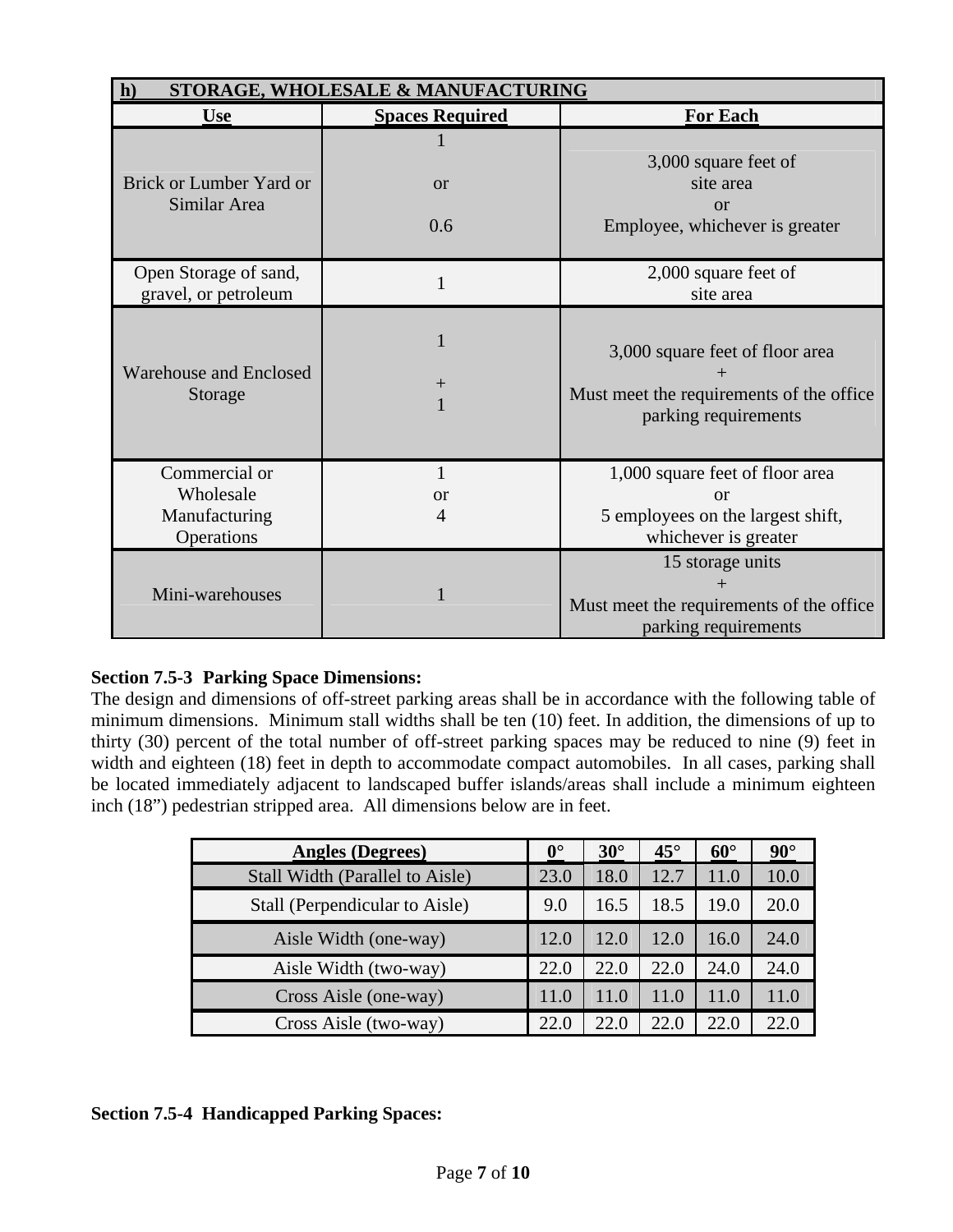In each parking facility in districts "MD2", "MF", "GP", "CR", "C", "LI", "MI", and "HI" a portion of the total parking shall be specifically designed, located, and reserved for vehicles licensed by the State for use by the handicapped. These spaces will be provided according to the following schedule:

| <b>Total Spaces in Lot</b> | <b>Number of Handicapped Spaces</b> |
|----------------------------|-------------------------------------|
| Up to $25$                 |                                     |
| 26 to 50                   | 2                                   |
| 51 to 75                   | 3                                   |
| 76 to 100                  |                                     |
| 101 to 150                 | 5                                   |
| 151 to 200                 | 6                                   |
| 201 to 300                 |                                     |
| 301 to 400                 |                                     |
| 401 to 500                 | 9                                   |
| More than 501              | 2% of Total                         |

Each parking space designated for use by the handicapped shall consist of a rectangular area not less than twelve and one half (12.5) feet wide by eighteen (18) feet long, with a vertical clearance of seven and one half (7.5) feet, shall be located in an area not exceeding two (2) percent slope, and shall be located near a level or ramped entrance accessible to handicapped persons. Parking spaces for the handicapped shall be signed in accordance with State law and restricted for use by the Handicapped only.

## **Section 7.5-6 Fire Lanes:**

Fire lanes as required by the Fire Code shall be provided and clearly marked.

#### **Section 7.5-7 Off-Street Loading:**

All business uses shall provide and maintain off-street facilities for the loading and unloading of merchandise and goods within the building or on the lot adjacent to a public alley or private service drive to facilitate the movement of traffic on the public street in addition to other parking requirements. Such space shall consist of a minimum area of ten (10) feet by twenty-five (25) feet and be provided as follows:

| <b>Gross Floor area space</b><br>(in square feet) | <b>Loading or unloading berths</b> |
|---------------------------------------------------|------------------------------------|
| Less than or equal to 25,000                      |                                    |
| 25,001 to 84,000                                  |                                    |
| 84,001 to 156,000                                 |                                    |
| 156,001 to 236,000                                |                                    |
| Each additional 100,000                           | 1 additional                       |

#### **Section 7.5-8 Paving Standards:**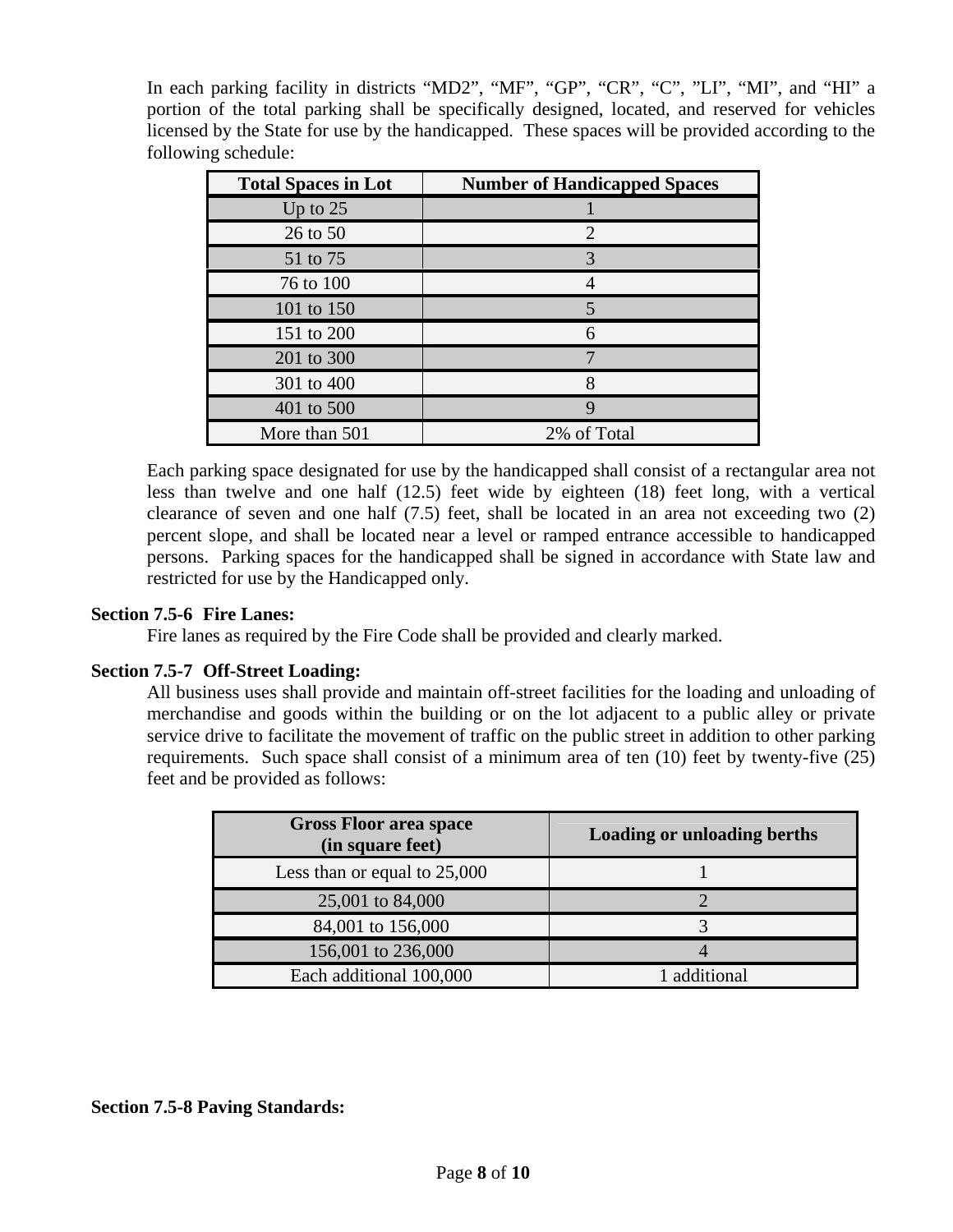All required off-street parking and loading and drives, vehicle (autos, trucks, trailers, boats, etc.) sales, display areas and outside storage areas in all districts shall be paved to a minimum standard set forth in the Standard Construction Details.

## **Section 7.5-9 Limitations:**

Required off-street parking spaces shall be used for passenger vehicle parking only, and in no case shall parking spaces, loading spaces or drives be used for sales, repair work, storage, dismantling or servicing of any vehicles, equipment, materials or supplies.

## **Section 7.5-10 Parking on Steep Slopes Prohibited**

No parking spaces or drives shall be located on steep slopes greater than ten percent (10 %).

## **Section 7.5-11 Garage Conversion**

- I. Garage Required
	- A. All single-family structures constructed after the effective date of this ordinance amendment shall have at least one (1) garage.
	- B. Required garages shall be at least 380 square feet in area.
		- 1. Garage shall not be included in determining living area
		- 2. For the purposes of this Ordinance, a garage shall be considered attached if it shares a minimum 10% of a common wall with the principal structure.
		- 3. A detached garage shall not extend into the front, side, or rear setbacks of the parcel on which it is located.
	- C. Required garages shall be on the same lot of record as the principal structure.
	- D. A parcel may contain both an attached and detached garage, but only one (1) detached garage shall be permitted.
- II. Conversion of Required Garage Space
	- A. The conversion of required garage space into a living/office space is prohibited unless such parking is replaced in compliance with the City's Parking Ordinance.
		- 1. Off-street parking shall not satisfy the requirement as replacement parking
		- 2. Parking shall be enclosed and remain on site.
	- B. The conversion of garage space, where allowed by this Ordinance, shall meet all the requirements of the City's adopted Building, Energy and Fire Codes, and any other adopted safety codes in place at that time. The conversion of a garage to another use shall require the issuance of a valid Building Permit.
	- C. A set of building plans shall be submitted to the Building Inspections Department showing the proposed use. A Certificate of Occupancy (CO) will be needed prior to use.
	- D. Proposed uses for the converted garage space shall conform to the Zoning Ordinance's section on Customary Home Occupations.